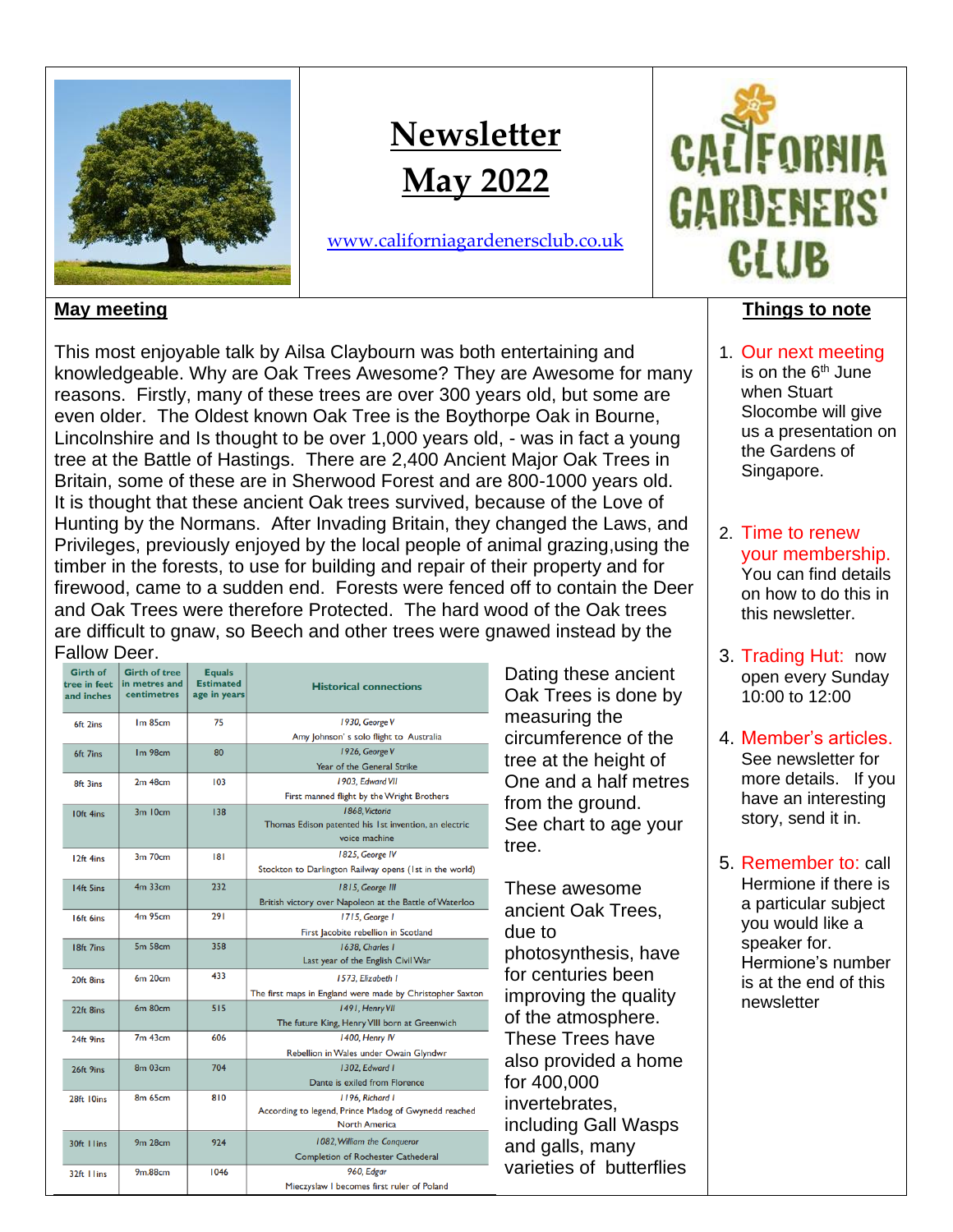and moths. Also, of course, nesting sites in the tree's canopy for a huge variety of birds such as the Tits, Nuthatch, Black Cap, Wood Pigeon, Woodpeckers, Chaffinchs, Tawny Owls and birds of prey such as the Red Kites and Sparrow Hawks. Oak Trees provide a home for animals, such as the red and grey squirrels, who feed off the acorns.

The roots of Oak Trees, don't just act as anchors, they have another important role to play in the health of the tree. Under the ground, mycorrhizal fungi symbiosis increase the absorptive area of the tree by acting as extensions to the root systems, in particular helping to increase phosphorus uptake from the soil which is usually in short supply.The bark of the tree not only supports it but protects it too. When birds peck the bark and caterpillars and other insects nibble the leaves, the tree produces Tannins, this is a chemical response. Tannins are bitter and astringent tasting, not liked by these creatures.

However, recently, the Oak Processionary Moth caterpillar was discovered in Richmond Park in 2006, reaching the UK from the Continent. This raised Alarm bells, because this moth damages the trees and is a health hazard to animals and humans. It is extremely difficult and expensive to eradicate.



In late Spring, the moth lays unmistakable clusters of grey white caterpillars, suspended in ethereal webbing. These caterpillars greatly damage the bark of the tree, and thereby degrade its health. This happens in its larval stage. The larvae disrupts the food web of the tree.

This moth is massively detrimental to the environment; to the trees and to the health of us humans and animals. Each caterpillar is armed with more than 60,000 setae (tiny urticarial hairs) which it uses to defend itself against predators. These hairs contain a toxin known to cause skin

irritation in humans and animals. This can lead to dermatitis and respiratory problems if inhaled.

Oak Processionary Moth is now regarded as a growing international problem. It is a possible result of Climate Change.

The Oak Tree has played a Major role in our Maritime History from the Stone Age to the present day. The timber of the Oak has provided masts for our ships like HMS Victory launched in 1765; for fighting in many past Battles such as The Battle of Trafalgar in 1805. Metaphorically, our soldiers have "Hearts of Oak" and the Oak Tree is known as the King Saviour after King Charles hid in it to evade capture. The oak tree is the National Tree for 14 different Countries. Finally, the Oak is a significant feature in Ancient Greek and Norse Mythology and for the Celtic Druids. - Truly an Awesome Tree. Maureen Boyington

# **Table Competition**

Spectacular table of members exhibits. Really well supported this month. Enjoyed seeing the small oak trees growing from acorns.

Joint 1<sup>st</sup> Sue Dorlow, Sylvia Hawes and C. Temperley with 10 points each.

- 2<sup>nd</sup> Jill Gillott with 9 points.
- Joint 3<sup>rd</sup> Ian Gillott and J. Kerr with 8 points.
- 4<sup>th</sup> Peter Radband with 7 points.

Remember that the table competition is your opportunity to show something that you are really proud of. The only rule is that it must have been in your possession for at least three months or grown by you.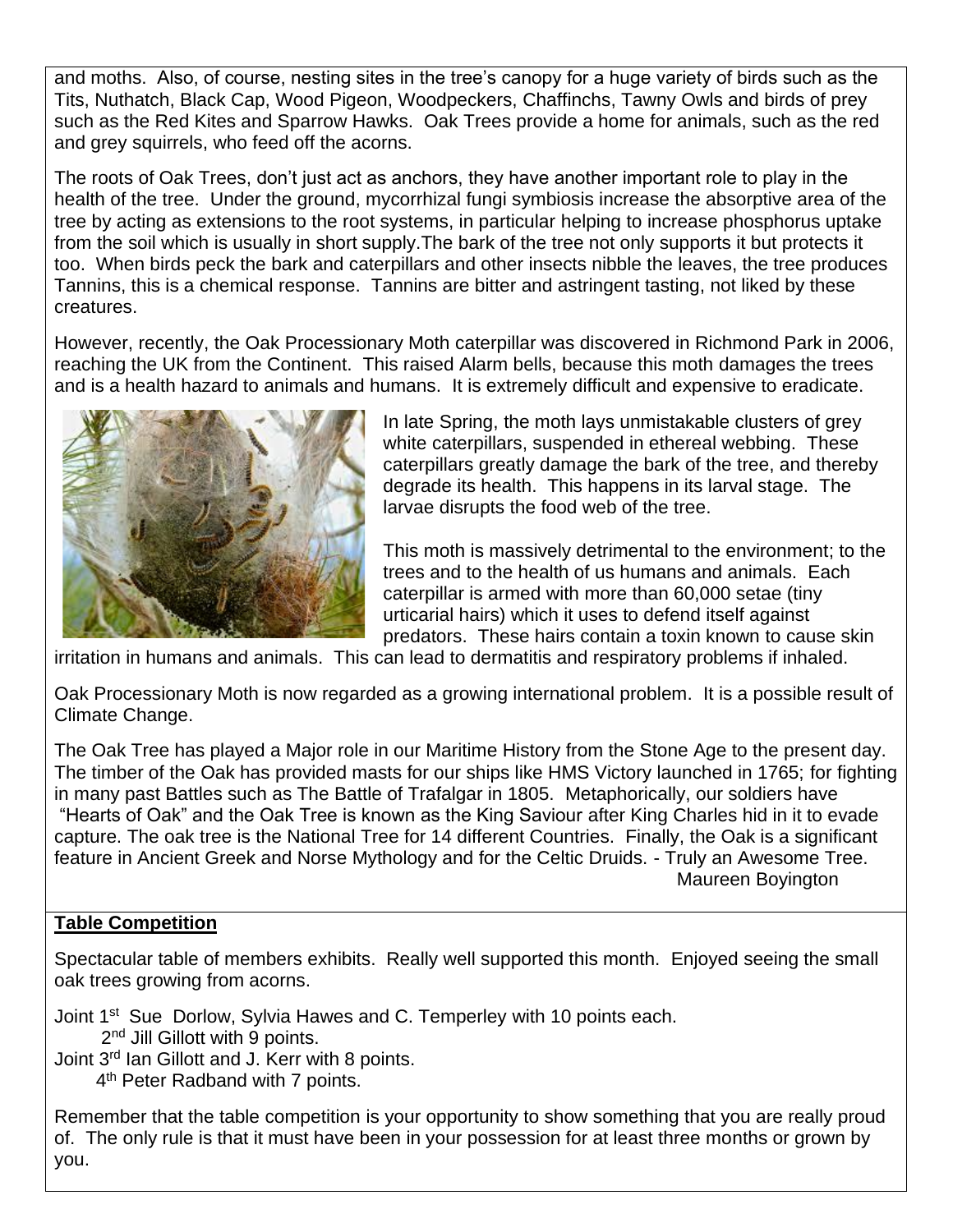#### **Help with the teas and biscuits**

Each club night we have a break for tea/coffee and biscuits. We need someone to manage this. All that is needed is to bring milk and make sure we have enough teabags, coffee and biscuits. You will not need to serve in the kitchen if you do not want to but just make sure there are enough tea bags, milk and coffee. All expenses, of course, will be reimbursed. We will create a rota for the coming months and ask for volunteers to help in the kitchen.

Please let me know if you can help by replying to this email.

#### **Chairman's Challenge**

32 members decided to accept the chairman's challenge this year. At the club meeting last Monday, they paid their £1.50 and chose their plant. There was much discussion as to the qualities of the little geranium plants before members made their final selection.

The challenge is to bring on the geranium to its best by September (the name, colour and other details have been kept secret. The only thing that can be said is that they are all the same). We look forward to the results at either the September club meeting or the Autumn Show (or both). Good luck to you all.

# **Topical Tip – May 2022**

- Repair bare patches of lawn
- Summer bedding can be planted into the garden once all danger of frost has passed.
- Keep on top of watering it is vitally important to keep plants irrigated, particularly in pots and containers.
- Dahlias and hardy annuals that have been grown under glass can be planted into the garden at the end of the month.
- Check for infestations of aphids on roses. These can be dealt with by washing them off the buds with a hose onto the soil where they can be dealt with by other beneficial insects. A homemade remedy of soapy water (1 teaspoon of washing up liquid in 3 litres of water) will also control the problem without using harmful pesticides.
- Give evergreen hedges a trim, making sure there are no birds nesting within.

#### **New Bank Account**

Please note that we have a new bank account. For those who have a standing order set up for their membership, the details are as follows:

#### **Sort Code: 60-24-21 Account Number 10290311 Account Name California Gardeners' Club**

#### **Help Required**

We have a large delivery due at the Trading Hut on the 31<sup>st</sup> May around midday. We need volunteers to help unload the lorry. Please put it in you diary if you can help.

#### **Stop Press:**

'The gooseberry sawfly has arrived on my gooseberry bushes. These caterpillars are voracious feeders and 'can defoliate a bush in a week if not treated'. **Provento Ultimate bug killer,** which you can find in our Trading Hut, contains deltamethrin which will control sawfly and other caterpillars.

Ian Gillott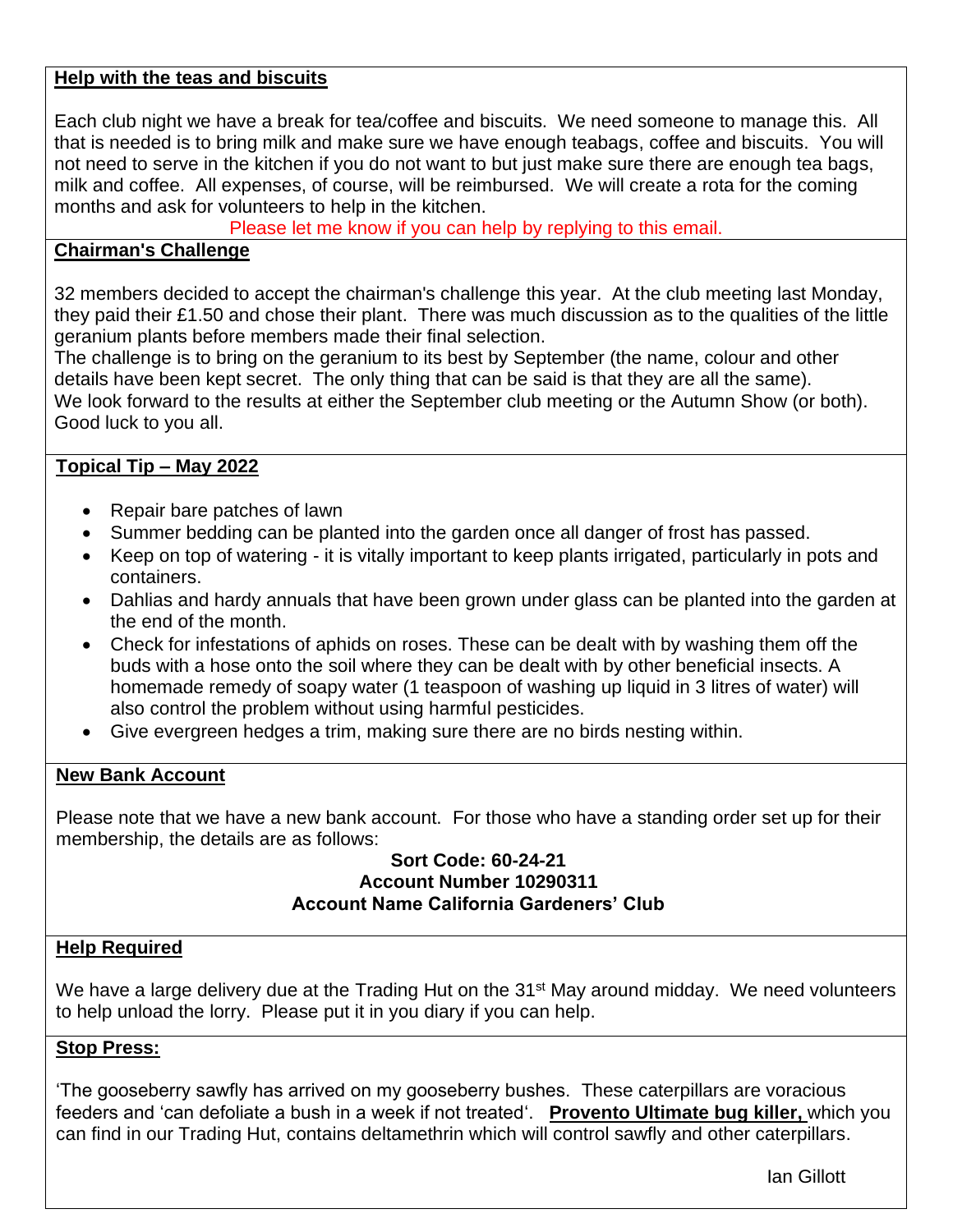#### **Member's email**

Interesting conversation with one our members at the Trading hut on Sunday 1<sup>st</sup> May. She was telling me about her mother visiting. They had gone out into the garden and the mother decided to do a bit of weeding (Don't we wish we all had mothers who would come and do the weeding? But wait.). When our member went out to see how her mother was getting on, she found the mother had pulled out all her lovely poppies thinking they were weeds.

#### **Member's email**

One of the major pests of apples is the codling moth. The caterpillars of this moth burrow into the fruit causing extensive damage.

The main attacks occur in late June and July, although in warm dry summers attacks can occur as early as late May and early June. In commercial orchards the pest is monitored by the use of pheromone traps. Theses traps contain a synthetic female pheromone, which attracts the male moth.



When five or more moths are caught, the trees are sprayed 7-10 days later with an insecticide to control the emerging caterpillars.

These codling moth traps are now available in most Garden Centres and contain specific instructions for their use. The cost of the traps is between £7 and £8.

However, if you have only a couple of apple trees, catching a few moths may be sufficient to minimise and damage caused to your trees without resorting to the use of an insecticide. Spraying should only be carried out as a last resort, as any chemical spray used to control the pest may well damage any beneficial insects.

Ian Gillott Deputy Chairman.

# **Facebook Group News**

You are most welcome to join the club Facebook group. It is a private group which means that only club members can join and post. You can join it at: [www.facebook.com/groups/207934410581605/](http://www.facebook.com/groups/207934410581605/)

You will need to first read and agree to the group guidelines. We really would like more members in this group to make it a lively forum. We are looking for gardening related posts and club news.

#### **Sad News**

It is with great sadness that I must report that we have been informed of Jean Potter's death. Jean had been a tremendous supporter of the club. She had been the club's secretary for many years making sure that everything was done correctly. She was never one to hold back if she thought there was an alternative/better way of doing things. However, when you were being told off or put right, there was always a smile on her face.

Even when Jean was unable to attend meetings, she still enjoyed reading the newsletters and keeping up to date. How do I know? Because she would phone me to talk about various bits. A lovely woman.

**Dick**